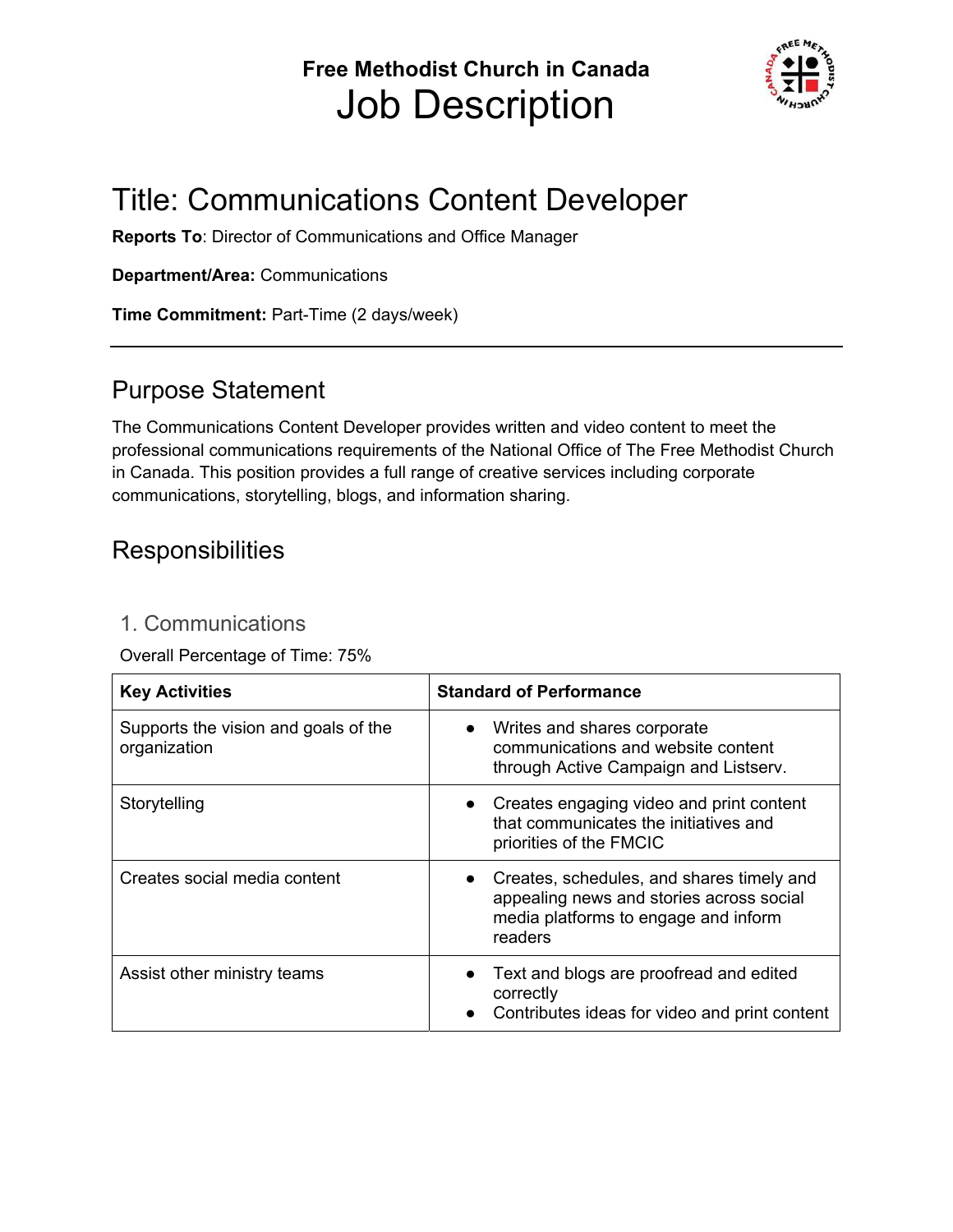#### 2. General Conference

Overall Percentage of Time: 25

| <b>Key Activities</b>                                                                                  | <b>Standard of Performance</b>                                                                                                         |  |
|--------------------------------------------------------------------------------------------------------|----------------------------------------------------------------------------------------------------------------------------------------|--|
| Assists in creating and communicating<br>the brand and marketing plan for<br><b>General Conference</b> | • Assists in creating General Conference<br>theme, videos, website content, reports, etc<br>• Material has a consistent look and feel. |  |
| Provides creative support to National<br>Leadership Team and Study Teams                               | • Creates print and video material for<br>departments and presenters<br>• Material has a consistent look and feel                      |  |

 *(NOTE: The above responsibilities, key activities & standards of performance will be the basis of any performance appraisals. Also, these may change and/or other duties may be assigned).*

## Core Competencies

*The operationalized core competencies which the employee must demonstrate in order to be effective in this position are listed below:*

| <b>Core Competency</b>              | <b>Operational Competency</b><br>"What does this look like on the job?"                                                                                                                                                                                                                                           |
|-------------------------------------|-------------------------------------------------------------------------------------------------------------------------------------------------------------------------------------------------------------------------------------------------------------------------------------------------------------------|
| Communications - Spoken and Written | Able to clearly present information through the<br>spoken word; influence or persuade others through<br>oral presentation in positive or negative<br>circumstances; listen well: able to write clearly and<br>effectively present ideas and to document activities;<br>to read and interpret written information. |
| Creativity                          | Able to develop unique and novel content; provide<br>new perspectives; give birth to new ideas; to<br>present information in an attention-getting and<br>interesting manner.                                                                                                                                      |
| Organization and Planning           | Able to organize or schedule tasks; to develop<br>plans while being sensitive to time constraints and<br>resource availability.                                                                                                                                                                                   |
| Decision making and problem-solving | Able to take action in solving problems while<br>exhibiting judgment and a realistic understanding of<br>issues.                                                                                                                                                                                                  |
| <b>Commitment to Task</b>           | Able to start and persist in specific courses of action<br>while exhibiting high motivation and a sense of<br>urgency.                                                                                                                                                                                            |